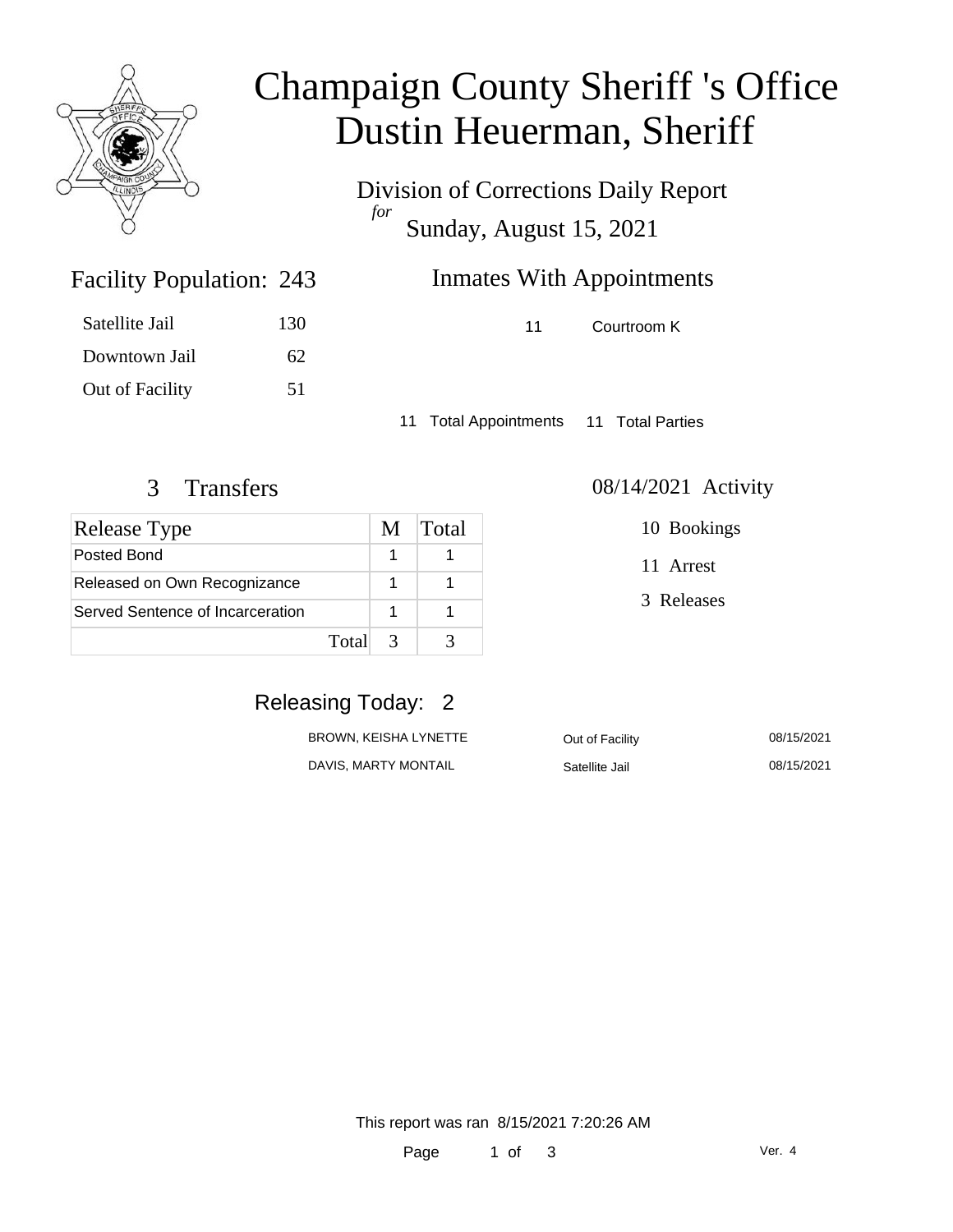

# Champaign County Sheriff 's Office Dustin Heuerman, Sheriff

Division of Corrections Daily Report *for* Sunday, August 15, 2021

#### Custody Status Count

- Electronic Home Dentention 19
	- Felony Arraignment 15
		- Felony Other 2
	- Felony Pre-Sentence 5
		- Felony Pre-Trial 144
	- Felony Pre-Trial DUI 1
	- Felony Sentenced CCSO 9
	- Felony Sentenced IDOC 16
		- Hold Other 3
		- Hold Sentenced IDOC 1
	- Misdemeanor Arraignment 5
		- Misdemeanor Pre-Trial 2
- Misdemeanor Sentenced CCSO 1
	- Petition to Revoke 4
	- Remanded to DHS 13
	- Traffic Arraignment 1
		- Traffic Pre-Trial 1
	- Traffic Sentenced CCSO 1
		- Total 243